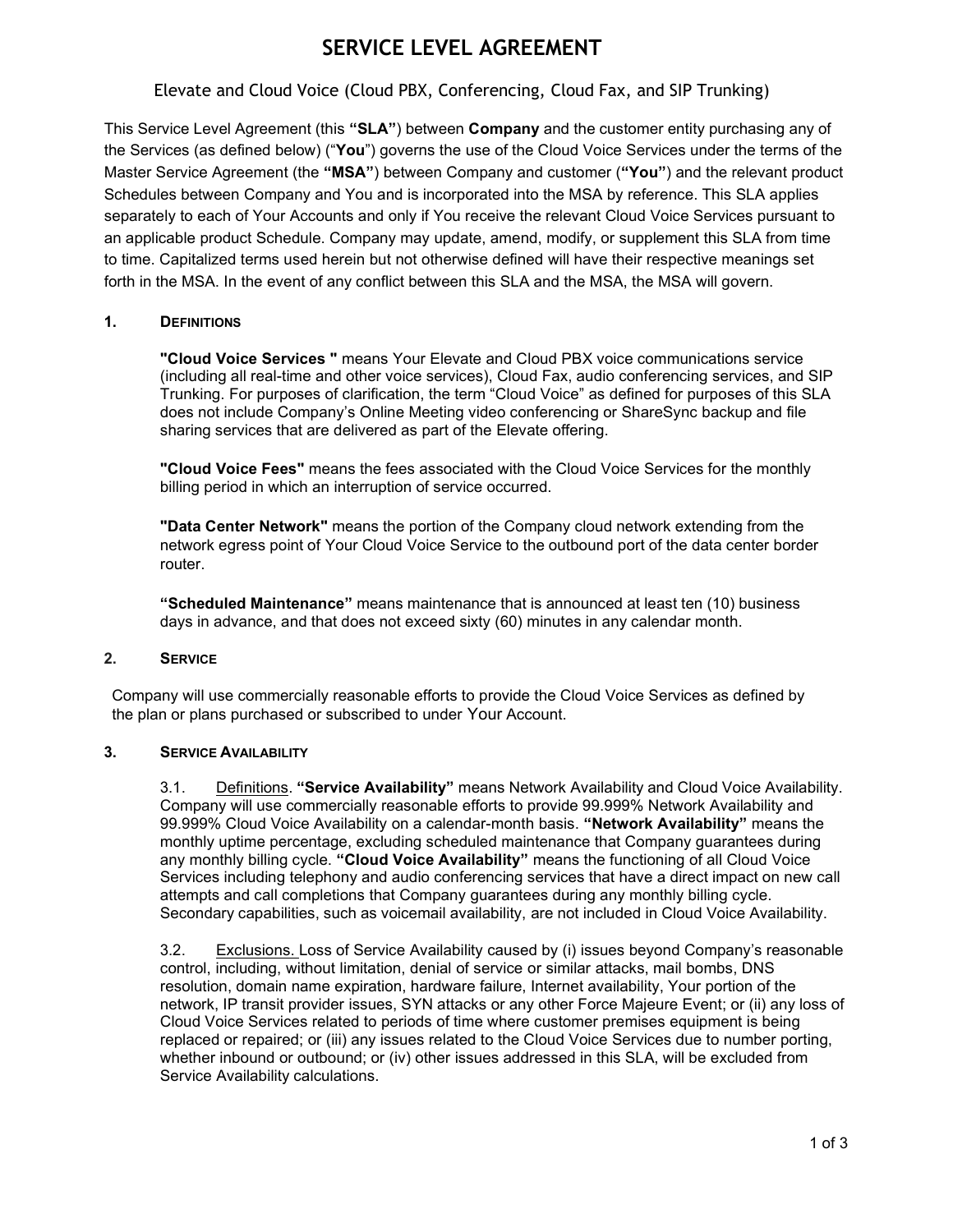3.3. Availability Calculations. To calculate Service Availability, Company uses a combination of methods, including analyzing logs from both Company's event monitoring system and the actual affected infrastructure components. Company will match these findings with client reports to determine the actual timeframe. Any loss of Service Availability less than five (5) minutes in duration will not be included in the calculation of Service Availability.

### 4. SERVICE AVAILABILITY CREDIT

If Service Availability under Your Account for any monthly billing cycle falls below the level set forth above in Section 3, Company will issue a credit ("Service Availability Credit"). The credits will be verified for validity and will be subject to other conditions herein. The Service Availability Credit will be calculated at rates specified within the schedule set forth below.

4.1. Service Availability Credit Request and Payment Procedures. To request a Service Availability Credit, (a) Your Account must be in good standing with Company, (b) You must open a technical support ticket in the administrative control panel reporting an apparent Cloud Voice Service interruption within seventy-two (72) hours of the event, and (c) You must send an email or written Service Availability Credit request to the billing department in the month immediately following the month for which You are requesting a Service Availability Credit. Service Availability Credit requests must include Your Account name or Account number and the dates and specific times for which You are requesting Service Availability Credits.

Company will compare information provided by You to the data referenced in Section 3 above. A Service Availability Credit will be issued only if Company confirms from such data that a Service Availability Credit is available. Company will calculate the Service Availability Credit based on the type of particular Cloud Voice Service for which Service Availability was below the prescribed level, the fees for the particular Cloud Voice Service and the percentage of overall individual Cloud Voice Service affected.

4.2. Service Availability Credit Calculation; Limits on Service Availability Credit; Sole and Exclusive Remedy. Subject to Your valid submission of a Service Availability Credit request and the other conditions herein, if Service Availability under Your Account for any calendar month is below 99.999%, Company will issue a credit in accordance with the following schedule:

| Service Availability | Amount of the credit as a percentage of monthly fee for<br>affected Cloud Voice Service                                                                                                                                                                                            |
|----------------------|------------------------------------------------------------------------------------------------------------------------------------------------------------------------------------------------------------------------------------------------------------------------------------|
| 99.0% to 99.999%     | 3% of monthly fee credited                                                                                                                                                                                                                                                         |
| 98.0% to 98.99%      | 5% of monthly fee credited                                                                                                                                                                                                                                                         |
| 95.0% to 97.99%      | 10% of monthly fee credited                                                                                                                                                                                                                                                        |
| 90.0% to 94.9%       | 25% of monthly fee credited                                                                                                                                                                                                                                                        |
| 89.9% or below       | 2.5% credited for every 1% of lost availability up to<br>the maximum total penalty limit. Limit may not<br>exceed 50% of the monthly fees charged for use of<br>the affected Cloud Voice Service during the month<br>for which the Service Availability Credit is to be<br>issued. |